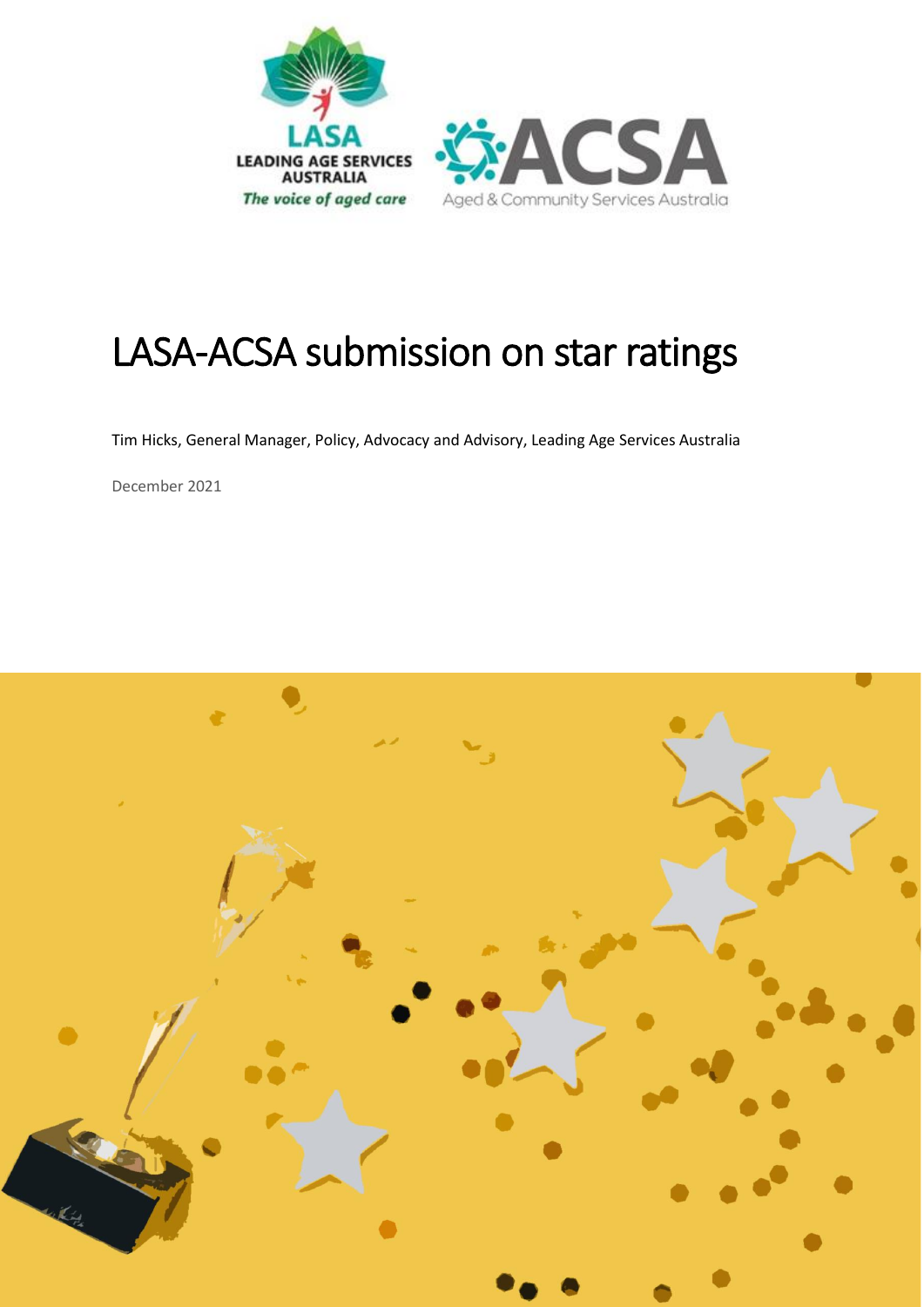### Background

Government is consulting on star ratings in residential care to be introduced by 1 January 2023, and a broader quality indicator program for which implementation details are still being determined.

The proposed star rating system is to be informed by care minutes, Consumer Experience Interview scores with sample of clients, scores on quality indicators and accreditation performance based on the existing rating scale.

## Meaningful differences not forced ranking

Our view is that the purpose of the star ratings is to provide consumers with insight into the quality of a service. This means star ratings should not be a forced ranking exercise where providers are scored based on where they fit within a distribution regardless of whether this difference reflects practically meaningful differences in quality. In other words, star ratings should be based on agreed criteria across the broad groupings and providers then allocated a star rating depending how they score in each of the weighted groupings if an overall rating is produced.

# Continuous improvement

Given the timeframes, what can be implemented in time for 1 January 2023 will be only a minimum viable product. It is therefore essential to build a plan for continuous improvement into the implementation timetable. This continuous improvement work should be overseen by an independent expert group.

# Overall score

Many providers believe that there should not be an overall weighting at all given the arbitrariness of summing the different indicators.

If the Government chooses to proceed with an overall rating this should be the sum of the subindexes multiplied by their weightings.

#### Consumer experience

Most providers and consumers that we have engaged with over the last several years strongly support a heavy weighting being given to consumer experience scores. However, there are some methodological issues that need to be resolved with the proposed methodology for consumer experience.

- Assuming methodological issues can be resolved, we recommend that the consumer experience sub-index count for 50% the overall score.
- We recommend that the following methodological issues be resolved:
	- $\circ$  The sample size needs to be determined based on power analysis to identify differences of a magnitude of X (TBD) with Y (TBD) tolerance for type 1 error (failing to identify a difference that does exist) and Z (TBD) tolerance for type 2 error (falsely identifying a difference that does not actually exist).
		- Sampling methodology also needs to be appropriately randomised. Extra care must be taken to avoid bias in only sampling residents more likely to be responsive to requests.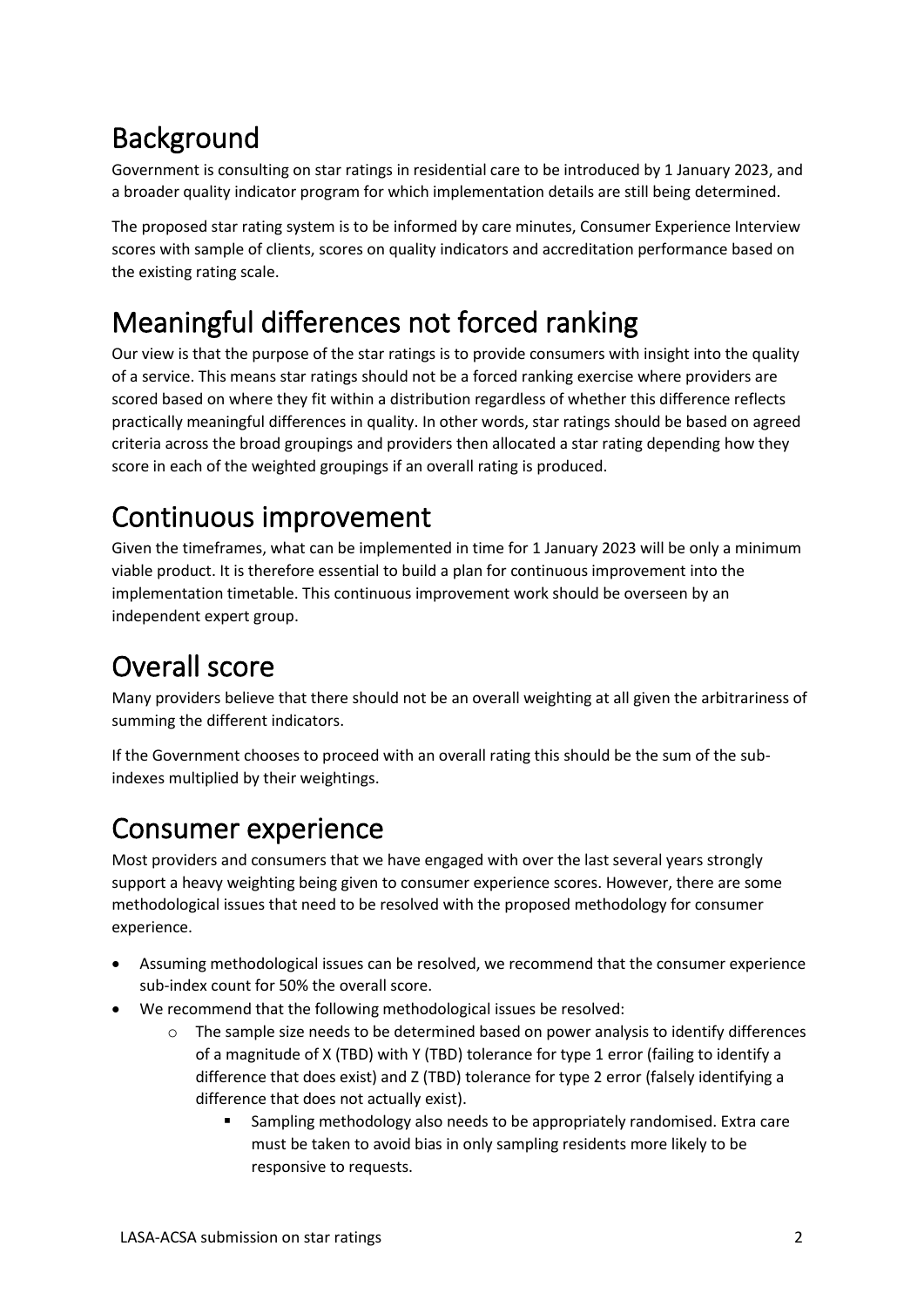- Where there is a mix of cognitively impaired and non-cognitively impaired residents the sample should match the population distribution.
- o Where outlier results are found, consideration should be given to increasing sample size to confirm the accuracy of the finding.
- $\circ$  More regular than yearly reporting should also be considered to improve reliability and provide more frequent opportunities for services to improve.
- o Results need to be risk adjusted based on respondent characteristics. Most of the data required to do this is likely to be available through existing sources such as AN-ACC. However, there may be some additional data required as indicated below.
	- We know that family members generally give lower ratings than residents. Family members tend to have less knowledge of the service than residents. Some providers consider that it would be more accurate to only sample residents because the views of non-cognitively impaired residents are closer to the experience of other cognitively impaired residents than family members with limited knowledge of the service. However, other providers think that is important for cognitively impaired residents to have someone speak on their behalf, and seek to address the issue of lower ratings through risk adjustment. It is broadly agreed that family members should only be included in the sample as representatives or residents that are too cognitively impaired to complete the instrument. Versions of the instrument for people with mild to moderate cognitive impairments should be used where possible. A response to situations where there is significant divergence between resident and representative responses needs to be considered.
	- Resident need and healthcare status needs to be included in the model so that risk adjustments can occur if any of these variables are correlated with consumer experience scores. Much of this data should be available through AN-ACC.
	- Resident / representative demographics should also be considered. Anecdotally, affluent consumers have higher expectations and will give lower scores. Some measure of affluence needs to be considered. This could be means testing data or if this is not available something like the ABS Index of Relative Socio-Economic Advantage and Disadvantage for the region. However, there is some concern that this may be contrary to principles of equity.
	- As part of the trial, additional questions should be included in the instrument to act as potential risk adjustments. For example, the instrument may ask about the person's consumer experience in other common service contexts, or even a self-assessment about whether the person considers themselves to have higher than average standards.
	- Seasonal adjustment or more regular collection may also be required.
- o Scoring individual questions based on how many people respond with the lower two answers in the rating scale (as seems to have been done historically) throws away significant information, and the basis for this needs to be explained.
- $\circ$  The underlying constructs for the instrument need to be explained as many of the questions appear to go to very similar issues whereas other are more distinct. This could include undertaking item discrimination analysis.
- o Relatedly, rules for validating responses needs to be determined and explained. E.g., a response saying that staff are never kind and caring but always respectful should be regarded sceptically.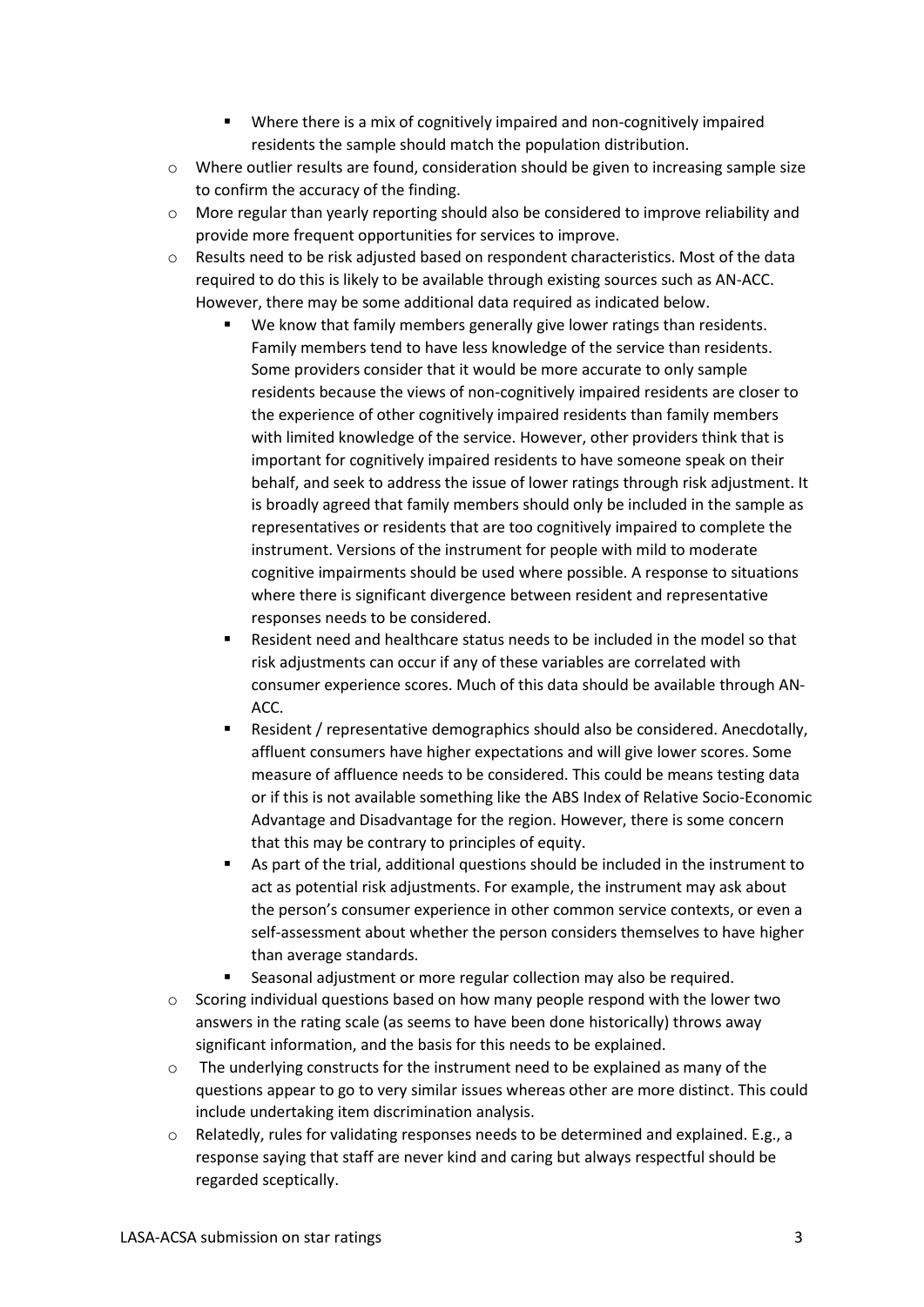- o The answer scales need to be revisited. Currently, taken literally, the responses map to frequencies of 0% (never) 1-49% (sometimes) 50-99% (mostly), 100% (always). It seems the response to this has previously been to group never and sometimes together with mostly and always. But apart from throwing away information, this still means people between the categories may be closer than people within the categories. Frequency based scales also fail to distinguish a relatively minor one-off failure from a major oneoff failure. There is a case for avoiding emotional intensity-based scales (e.g., extremely satisfied to extremely dissatisfied) because they elicit more subjective responses. But a better solution than the current scale is needed.
- o Depending on how the rating scale issue is addressed, consideration needs to be given to what constitutes a good or bad score within each question, as well as for the overall instrument. For example, a person occasionally having a meal they don't like is not surprising. Whereas a person occasionally not receiving the care they need would be more serious.
- $\circ$  These issues should ideally be addressed through a formal validation study, including comparing the scores for the revised CER instrument to other instruments.
- As part of the resolution of the above methodological issues, a scoring system needs to be determined. Conceptually, we recommend that that the scoring system be developed to reflect whether the resident is judged to have had a good experience.
- The cut points for stars should then be based on the likelihood of a person having a good experience, based on feedback about what constitutes meaningful differences along this scale.
- For illustrative purposes noting the method will need to depend on resolution of issues such as the rating scale and definition of underlying constructs – this could look as follows:
	- $\circ$  Each of the items in the current scale could be assigned a rank from 1 to 4. This means the maximum score across, assuming there continue to be 10 questions, would be 40 while the minimum score would be 10. A good experience could be defined as 30, reflecting an average rating of at least most of the time.
	- o Cut points of for the ratings could be defined as
		- One star  $=$  <50% likely to have a good experience
		- Two stars = 50-69% likely to have a good experience
		- Three stars = 70-79% Likely to have a good experience
		- Four stars  $= 80 89\%$  likely to have a good experience
		- Five stars = 90-99% likely to have a good experience
- Knowledge of the distribution of scores could inform the initial discussion about what constitutes a meaningful difference in likelihood of having a good experience. However, basing cut points on the distribution is problematic because (a) the distribution changes and this discourages investment in improving quality because it makes it harder to predict whether efforts to improve will result in a tangible improvement in score (b) differences in ranking within a distribution may not be practically meaningful, and in the case of consumer experience the fact that results cluster around very positive scores mean that a provider could have an objectively good score but still be relatively low within the distribution.

#### **Staffing**

Staffing is an important input to care. Including input indicators in the rating scale helps to guard against potential issues with the comprehensiveness or risk weighting of outcome indicators.

• Staffing should be weighted at 20%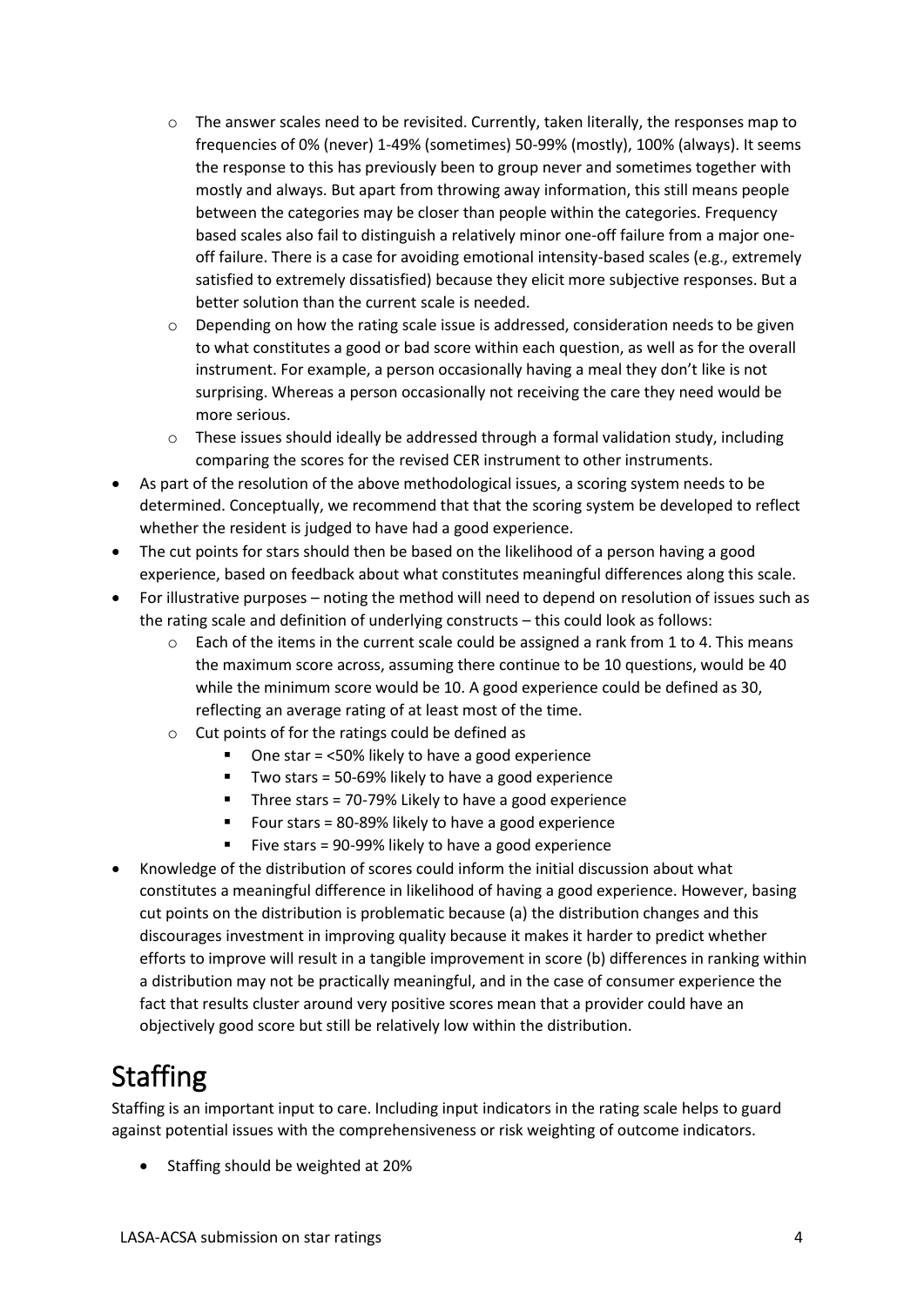- A strong view for many is that it is important that staff quality, and allied health and lifestyle staff are taken into account in the staff rating
- One approach to setting the cut points would be as follows:
	- o One star should reflect a service that fell significantly below the mandated minimum staffing and did not qualify for an exemption.
	- $\circ$  Two stars should reflect a service that is no more than 5 minutes below the mandated minimum staffing levels.
	- $\circ$  Three stars should reflect a service that delivers the mandated minimum staffing levels but does not have enough staff to meet the four-star criteria
	- o For four-star and five-star levels staffing scores should reflect average hours of nursing, personal care, lifestyle staff, and allied health, weighted by staff pay rates to reflect different levels of skill and experience (some consideration on how to deal with agency staffing is required). Including wider staffing in the determination of four-star and five-star levels helps to address some of the perverse incentives from not including these staff in the minimum staffing rules. Further consideration of the specific benchmarks is needed.
- An alternative view within industry is that if compliance is rated at five stars for accreditation, it should also be rated at five stars for staffing. The concern is that it will be confusing for consumers to understand the different between the scales. Whereas on most of the scales five stars is some indication of excellence, for the compliance scale it reflects meeting minimum standards.

### **Compliance**

Notwithstanding current sector concerns about the standards and the way they are enforced, compliance scores provide an important process indicator.

- Compliance scores should be weighted at 20% noting that the vast majority of services will be fully compliant most of the time.
- The sector supports the current rating scale for compliance. However, systems need to be improved so that returns to compliance are more quickly updated.
- Many in the sector support a move to UK style graded assessments in the future, but there is no confidence that current standards and audit methodologies are robust enough to support this.

## Clinical indicators

Clinical indicators capture important dimensions of care. A small number of adverse clinical events can be a serious issue even in the context of high consumer satisfaction. However, we have a number of significant concerns with the chosen indicators.

- We recommend that clinical indicator scores should be weighted at only 10% of the total score, with major problems with care quality instead identified through regulatory assessments until methodological problems can be resolved.
- To smooth chance variation in scores, the results incorporated into the index should be a rolling 12-month average.
- Clinical outcomes are a function of a person's condition and choices as well as the care offered by the provider – this needs to be effectively adjusted for and we are concerned that this cannot be done well at a service-wide level.